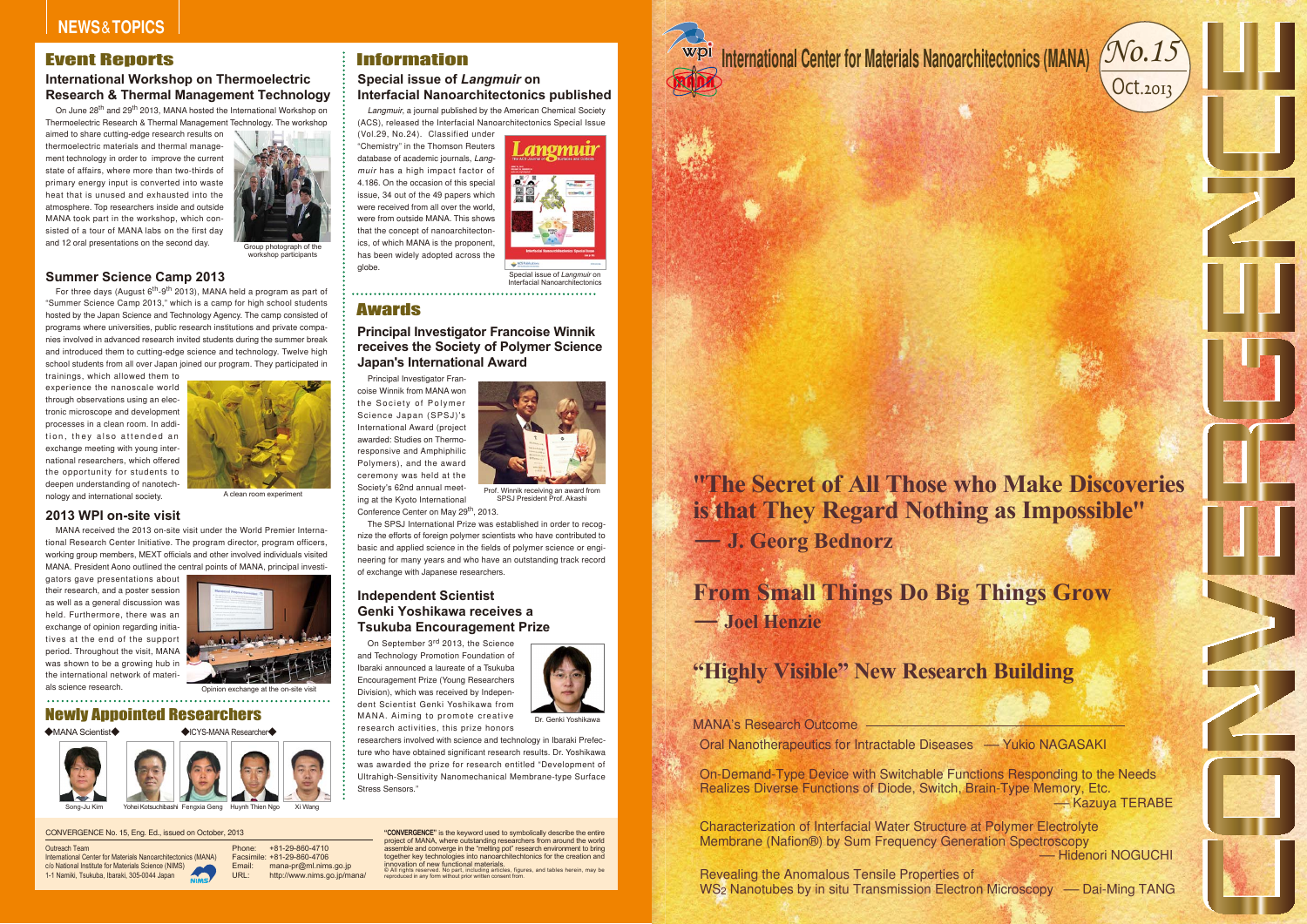Physicist J. Georg Bednorz, born in 1950 in West Germany and educated at the University of Münster, earned his Ph.D. from the Swiss Federal Institute of Technology (ETH) in 1982, prior to joining IBM Research in Zürich. Dr. K. Alex Müller enlisted him to work together in search of superconductivity\* at higher critical temperatures; disappearance of electrical resistance in the superconducting state was restricted then to extremely low temperatures. In 1986 the two scientists produced a lanthanum/barium/copper oxide compound having a critical temperature of 35 K (-238°C), substantially warmer than for other materials. Dr. Bednorz was awarded the Nobel Prize for Physics in 1987, shared with Dr. Müller, for this discovery.

> \*By definition, superconductivity is the phenomenon in which resistance of materials decreases to completely zero, a promising characteristic which will be the dream technology to solve the present energy problem, if it is realized at normal temperature. Superconductivity had been seen only at low temperatures near absolute zero before the discovery of high temperature superconductors by Dr. Bednorz and Dr. Müller. The discovery had the highest level of impact not only because the critical temperature Tc dramatically increased but also because the new superconductors were "ceramics" which nobody had ever expected for superconductors.

Dr. Bednorz, now IBM Fellow Emeritus at the Zurich Research Laboratory, spoke at MANA International Symposium 2013 – Nano Revolution for the Future – on "High Tc Superconductivity, after a Quarter Century, a Technology Ready to Take Off." CONVER-GENCE interviewed him during his visit.

# **"The Secret of All Those who Make Discoveries is that They Regard Nothing as Impossible"**



We had people from all over the globe. Nevertheless, what counts is the diversity within the research population. IBM Zurich today has roughly 38 different nationalities. By promoting exchanges across borders, cultures and disciplines it appears MANA is going in the same direction.

# **J. Georg Bednorz**

#### (Interviewer: C. Ames POMEROY)

With respect to research in the field of applications, in the past, very important contributions have been made more from the engineering side. We still need to develop new methods of deposition for the superconducting materials, less expensive yet enabling faster mass production of superconducting wires.

There too is the issue of how to get still higher critical current densities. For this, it is important to understand the response of superconductors to a magnetic field: how to introduce and control defects which are suited to efficiently pin magnetic flux lines. Because any movement of flux lines under the influence of a flowing current will dissipate heat and reduce the critical current.

Albeit there is also the ever-existing discussion about the pairing mechanism, an issue not only for theoreticians but also for experimentalists upon choosing the right experiment to find the prove for the pairing mechanism.

Some of those collegues contributed very successfully to progress in different projects because to realize some ideas the "Japanese mentality" was needed – a mentality perhaps amiss in certain of my collaborators. While they were frequently reluctant to do what I proposed, my Japanese colleagues essentially replied, "Yes, can do!"

Younger people are Master's/Ph.D. students working with established researchers who share different social activities, organized by the people themselves, and supported by the lab management. For example, I was part of the "Wednesday night IBM soccer team" in one "Hobby Club" section. The mix of scientific and social interaction played an important role in my career. The community spirit makes research life really enjoyable!

I think the WPI approach to internationalization is helpful, because as a first step the young researchers here can get in touch with foreign counterparts, PIs and visiting scientists from overseas on their own home ground, in their own (cultural) setting. Thus WPI brings Japanese researchers a step closer to going overseas. But beyond this cultural barrier, I can only speculate, but to me it seems that young people today can't

What brought us to work on these materials for high Tc superconductivity was simply the fact that we had collected knowledge on these oxides. The IBM lab in Zürich had a long-held tradition for this from the 1960s, to work on a very specific class of materials which showed interesting phenomena with respect to structural phase transitions and physical properties at low temperatures. For instance, ferroelectricity could be induced by chemically manipulating these compounds; some even exhibited metallic conductivity. Many different properties were found in one particular class of materials with perovskite structure.

foresee their future, afraid reasonable positions will already be filled when they return to Japan.

MANA and the reputation it has built should enable researchers to go overseas yet still obtain attractive positions upon returning home. That being said, going abroad in any case poses a certain risk.

Yes, it was like jumping into cold water when during my studies I spent a few months as a summer student at the IBM Zurich Research Laboratory. You're absolutely correct. This move was not only to a foreign country but also from university life into a serious research environment. Especially for a student at my stage, with no experience in real lab life, this was a challenge. But I wanted to gain a new experience. I entered a new field where I took some risks and even attempted my own approach in solving a problem. New ideas may sometimes mean failure of an experiment or even a project, but if you realize you are capable of learning from such failures to gain new insights, it will improve your confidence. One must learn to lose fear of failure, have confidence in one's own capabilities, in order to take a certain risk or start something completely new having an open outcome. Talented researchers will keep their eyes open to detect weaknesses and uncertainties in their respective scientific fields, or be inspired by limits of existing technologies.



Generally, it was a great idea that WPI's originators decided to strengthen international connections both by engaging Japan scientists internationally and bringing overseas scientists to work in Japan. I myself have experienced different cultures. So I worked with Japanese scientists for a couple of decades.

However I am concerned about the WPI program's time-frame. I sense tension within WPI organizations, because of uncertainty about the five-year term being extended or not. My experience is that what really counts, is continuity of support, not just a big research budget.

I assert that "discoveries and technological breakthroughs often come out of the blue" and they come because of the special people involved, like those described by Justus Liebig, to quote: **"The secret of all those who make discoveries is that they regard nothing as impossible."** This requires a research culture in which scien-

tists are free to develop unconventional ideas rather than being forced to develop under a fixed timetable. I hope MANA and all other WPI centers succeed in creating an open, relaxed atmosphere, an environment where people can think in depth as well as even against the mainstream – and thus will achieve their ambitious goals.

Zürich had different groups in solid-state physics working on magnetic properties or structural aspects. We investigated local properties, like the shape of simple building blocks of the perovskite structure – the metal-oxygen octahedra – and, for example, how they react upon different doping. They could deform spontaneously if a compound's chemical composition was changed.

This led to the idea and we could manipulate conducting oxides in a way that they would show these spontaneous distortions; and we believed such distortions, when dynamically interacting with the electrons, may lead to superconductivity and at temperatures hopefully a bit higher than those obtained for intermetallics and alloys. But we could never be sure whether we would be successful or not since there was no theoretical background pointing in this direction.

In a way, however, this idea was extremely helpful as it reduced the possible chemical elements included in our research. As we carried out the synthesis of new materials, it guided us to cuprates... and "we hit land" – discovering hitherto-unknown "new world" of high Tc superconductive materials.

For research of new superconductors, the dilemma of having no guidance from the theoretical side still exists. It is all left to new unpredicted discoveries, new compounds… but I realized upon researching the field that organic superconductors had been forgotten. I recall that when we were working on the oxides, there were also others involved in a series of organic superconductors, with transition temperatures around 1 Kelvin. Within few years, Tc had reached levels of 11 or 13 Kelvin.

But after our discovery became known, everyone was joining the research field of oxide superconductors. Maybe we should take another look at organics again, perhaps artificial superconductors produced with the help of nanoarchitectonics, for furthering research.

# **Road to Nobel Prize**

# **Superconductivity Research**

#### **-Can you tell us more about your Nobel Prize-winning research? There are risks when exploring, but in your case why did you make this discovery?**

**-After winning your Nobel Prize, you are still involved in superconductivity. Furthermore, there are research activities by others, e.g., discovery of iron-based high Tc superconductors. How do you think research and engineering should proceed in realizing practical applications?**

# **Risk-taking is Essential**

#### **-How does your home institution approach human resource building? Does IBM have some sort of formula when nurturing young researchers?**

#### **-Recent years have seen an apparent decline in young Japanese researchers wishing to go overseas. How can "forthcomingness" be drawn out?**



#### **-What is your perception concerning MANA and WPI initiative?**

#### **-In your case, although it was across borders rather than seas, you must have had a similar experience.**

Special lecture at MANA International Symposium 2013

#### 2LEADER'S **VOICE**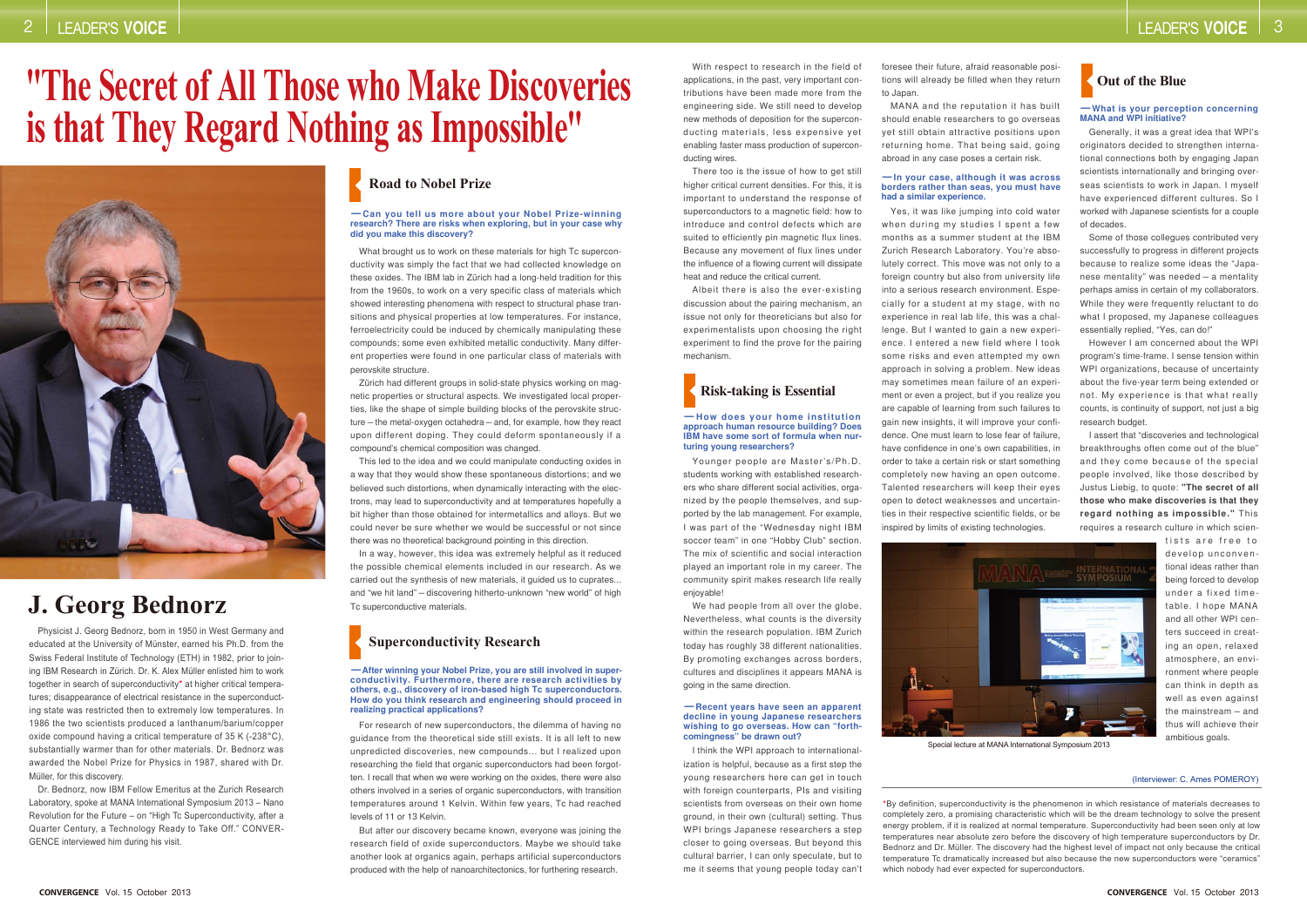# **From Small Things Do Big Things Grow** Independent Scientist, MANA

Joel Henzie

#### **Dr. Henzie, what made you decide to come to Japan after spending many years in the U.S. conducting research?**

#### **Sounds like a lot of patents will be entailed. Do you see yourself rich and famous as a result? Or even winning the Nobel Prize?**

#### **You appear to have the perfect profile for a MANA researcher, with its "Melting Pot" approach. How do you find the setting here?**

#### **Can you tell us more about your research?**

I am asked this question a lot! During my doctoral work at Northwestern University I heard a lot about NIMS through various colleagues, and a number of NIMS scientists visiting the US. After my postdoctoral work at UC-Berkeley, I decided that I wanted to live abroad and continue the fundamental side of my research on self-assembly, and simultaneously take this work in a much more applied direction. NIMS provides a number of unique opportunities for me, both in the strong interactions with both academia and industry, in addition to the level of scientific instrumentation located here in Tsukuba. Also, from my experience and initial impressions I think institutions here are more reliable in their commitment to support the scientific research of early-career scientists.

I hope that I can contribute something to the culture at MANA! This

place has a lot of opportunities to offer researchers who are willing to reach out and explore the full spectrum of work being done both in NIMS and the larger research community in Tsukuba. I like to think that the type of person who comes here will realize this and take advantage of the environment. As a new researcher, I have initially been consumed with the task of building a new laboratory from scratch. This is always a challenge, but I think I was prepared in part because my PhD advisor (Teri W. Odom) was an assistant professor

during the bulk of my

doctoral work. From her I learned a lot about the process of starting a fully functioning research lab, and I think these lessons have become invaluable in getting my work moving along quickly.

[Laugh] I doubt anyone at this early stage in their career should be making plans to win a Nobel. The truth is that scientific research requires perseverance and a whole lot of humility, and those who excel in these technical fields somehow find rewards that are perhaps far outside the boundaries of extraordinary wealth and/or real fame. I cannot describe exactly what I mean here, because the motivation to do research is different for each person. But, anyway, I do think it is reasonable to think that the new kinds of materials my lab is developing at MANA will be useful in the future. But I also hope that our commitment to both experimental and theoretical understanding of materials systems will have societal value even beyond what is patentable.

| (Plasmonics, Self-assembly, Shape-controlled synthesis) |                                                  |
|---------------------------------------------------------|--------------------------------------------------|
|                                                         | 2012 - Present Independent Scientist, MANA, NIMS |
| 2008 - 2012                                             | Postdoctoral Researcher, Depart-                 |
|                                                         | ment of Chemistry, UC-Berkley, USA               |
| $2003 - 2008$                                           | Ph.D., Northwestern University, USA              |
| 1996 - 2000                                             | B.Sci., University of Nebraska-                  |
|                                                         | Lincoln, USA                                     |

In my laboratory we are learning how to construct large-scale, ordered three-dimensional (3D) materials that have interesting and useful properties. We employ a process called self-assembly, which takes disordered parts or "building-blocks" that we essentially program via chemistry with the information to self-construct themselves. Once we let them go, they respond to a range of interactions and driving forces and assemble into complex architectures. So in a sense, we are having Nature do the work to build these structures that would be impossible or too costly to make with conventional manufacturing processes.

An important component of my work is the design of these building blocks. We use a combination of chemical and colloidal synthetic methods to make precisely shaped particles composed of either metal or semiconductor materials. I prefer to use colloidal methods as opposed to nanofabrication since they are easily scalable in an industrial setting. Once we make a new material, we use both shape and surface chemistry to assemble these nanoparticles into 3D superlattices. Since we cannot always predict the structures we make experimentally, we are simultaneously developing new theoretical tools to understand the mechanism of nanoparticle growth in addition to the self-assembly process.

These 3D superlattice materials are interesting because they often have vastly different optical, electronic and chemical properties compared to the same material in bulk form. So the other component of my research efforts seeks practical applications for these superlattice materials. For example, superlattices composed of gold or silver nanoparticles have very unusual optical properties, and we are already making new kinds of optical lenses and other optical components that have many key advantages over conventional optics. Additionally, we are also aiming to develop new kinds of self-assembled batteries and chemical catalysts with improved physical properties that are better for the environment.



**Independent Scientist Dr. Joel Henzie**

**Dr. Joel Henzie is an Independent Scientist in MANA, from the United States of America. He spent four years as a postdoctoral researcher at UC Berkley under Professor Peidong Yang, an inorganic nano-materials researcher with an exceptional international reputation. He came to MANA last fall and his energetic work included a contribution to** *Nature Materials, Small* **and** *PNAS***. We asked him about his research life in Japan and future prospects.**

## ■ Collegial offices Transparent laboratories



**The WPI-MANA research building at the NIMS Namiki site, where MANA is located, was designed with the goal of increasing opportunities for researchers to meet each other. Since opening in May 2012, WPI-MANA has completely changed the research style of MANA researchers and has increased international research exchange even further. Here, the new research building is introduced from the viewpoint of the effects of the spatial design on research activities.**



Occupied by researchers from many different fields, the offices on each floor are large rooms without internal walls. This naturally promotes interdisciplinary research exchange, and creative research is born through the fusion of different fields.

### **E** Forum for nanoarchitectonics

The physical transparency of the building's laboratories, with walls and hallway doors made of glass, is also emphasized. This allows researchers, as they pass by a laboratory, to see what experiments are being conducted inside and also brightens the building's interior.

## $\blacksquare$  Inspirational hallways





The auditorium was designed as a space for friendly competition. Its design, which is conductive to lively discussion, includes a large screen and amphitheater-style seating equipped with desktop microphones.

## **Exerywhere melting pot**

In the design of the new research building, Dr. Ushioda, the president of NIMS, requested that the design promote interaction between researchers as they are headed to their laboratories and offices. Based on this concept, the entire research building was designed as a 'melting pot.' For example, the space linking the WPI-MANA building to the adjacent Nano GREEN building—a bright, sunlit atrium made of glass—is also used as a space for interaction. In addition to recreation and relaxation activities, this space is used throughout the day by groups of researchers engaged in discussion and by individual researchers absorbed in the materials they are reading or writing.

Many artistic science pictures provided by MANA researchers, such as electronic microscope images and CG-generated patterns of nanostructures, are displayed on the walls in the building's corridors. The purpose of these images is to stimulate researcher's creativity and to promote interdisciplinary exchange.



# **"Highly Visible" New Research Building**